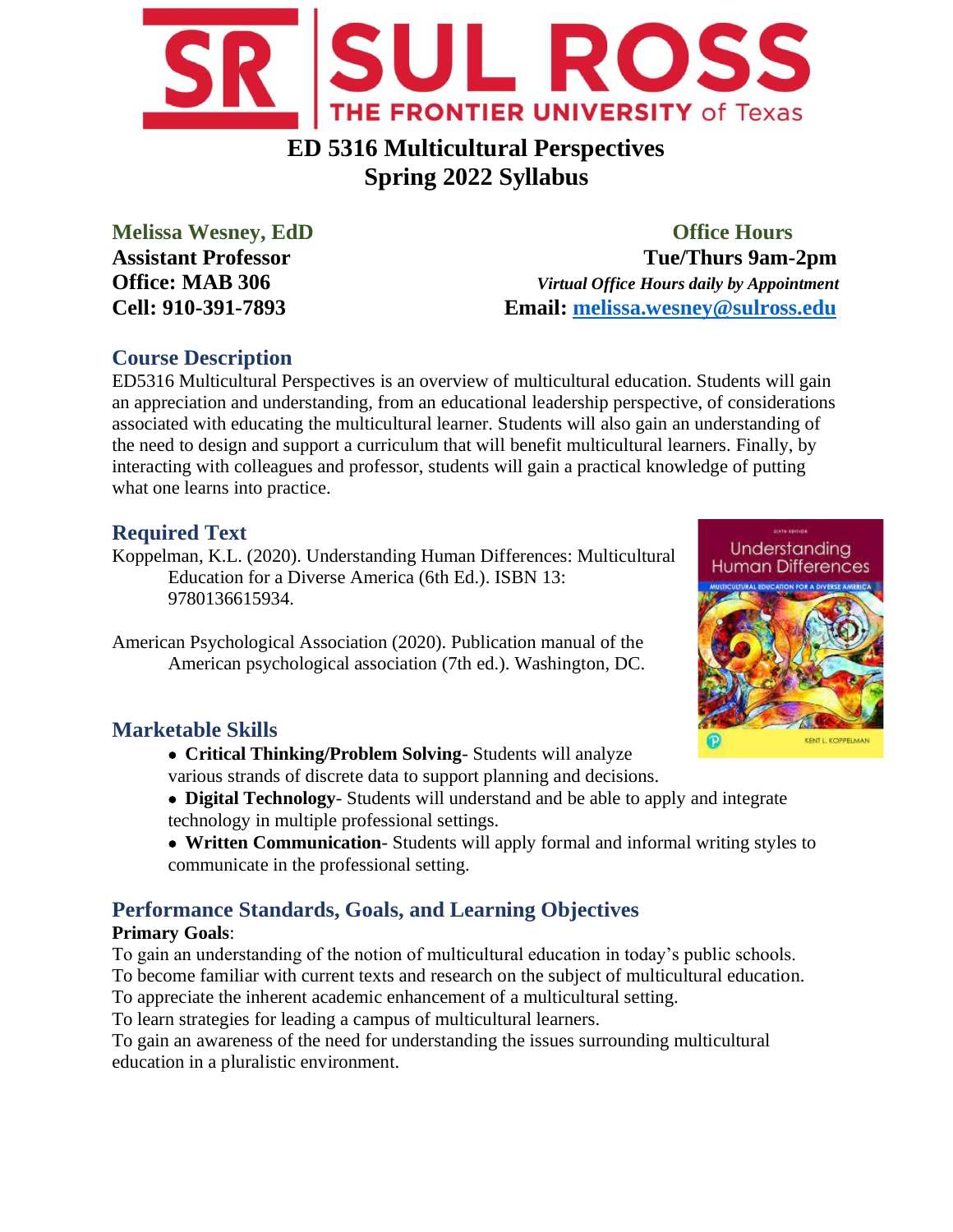#### **Secondary Goals:**

To improve communication skills through writing and speaking.

To become actively engaged in reading current articles on education.

To practice synthesis: lessons learned in one topic applied to a related topic.

Applicable Competencies: In our pluralistic society, it is critical that educators understand multicultural learners and how to respond to their educational needs, so that they and our society as a whole can compete in the world market.

## **Program & Student Learning Objectives TExES Competencies**

#### **Reading Specialist TExES Competencies**

- **Standard 2: Assessment and Instruction:** The Reading Specialist uses expertise in implementing, modeling, and providing integrated literacy assessment and instruction by utilizing appropriate methods and resources to address the varied learning needs of all students.
- **Standard 3: Strengths and Needs of Individual Students:** The Reading Specialist recognizes how the differing strengths and needs of individual students influence their literacy development, applies knowledge of primary and second language acquisition to promote literacy, and applies knowledge of reading difficulties, dyslexia, and reading disabilities to promote literacy.

**Competencies:** 2.1k, 2.2k, 2.3k, 2.3k, 2.4k, 2.5k, 2.9k, 2.10s, 2.11k, 2.1s, 2.2s, 2.3s, 2.4s, 2.6s, 2.7s, 2.12k, 2.13k, 2.14k, 2.15k, 2.16k, 1.17k, 2.18k, 2.19k, 2.20k, 2.8s, 2.9s, 2.10s, 2.11s, 2.12s, 2.13s, 2.14s. 2.15s, 2.16s, 2.17s, 3.1k, 3.1s, 3.2k, 3.4k, 3.5k, 3.6k, 3.2s, 3.3s, 3.4s, 3.5s, 3.7k, 3.8k, 3.8k, 3.9k, 3.11k, 3.6s, 3.7s, 3.8s, 3.9s.

## **Principals TExES Competencies**

- Competency 002 states the principal knows how to respond to diverse interests and needs of all members of the school community in order to promote success.
- Competency 003 states that the principal will act with integrity, fairness, and in an ethical and legal manner. To be ethical and fair, a principal must, among other things, support a curriculum that is beneficial to all students.
- Competency 005 states that the principal knows how to advocate, nurture, and sustain an instructional program and a campus culture that are conducive to student learning and staff professional growth. The principal knows how to facilitate the development of a campus learning organization that supports instructional improvement and change through ongoing study of relevant research and best practice. The principal knows how to facilitate the implementation of sound, research-based instructional strategies, decisions, and programs in which multiple opportunities to learn and to be successful are available to all students

## **Course Format**

This is an online course. You will find all information in Blackboard. The course contains module readings, discussions, and written assignments. Instruction will be delivered through lecture notes, Bb collaboration, and individual/group discussions when working with projects.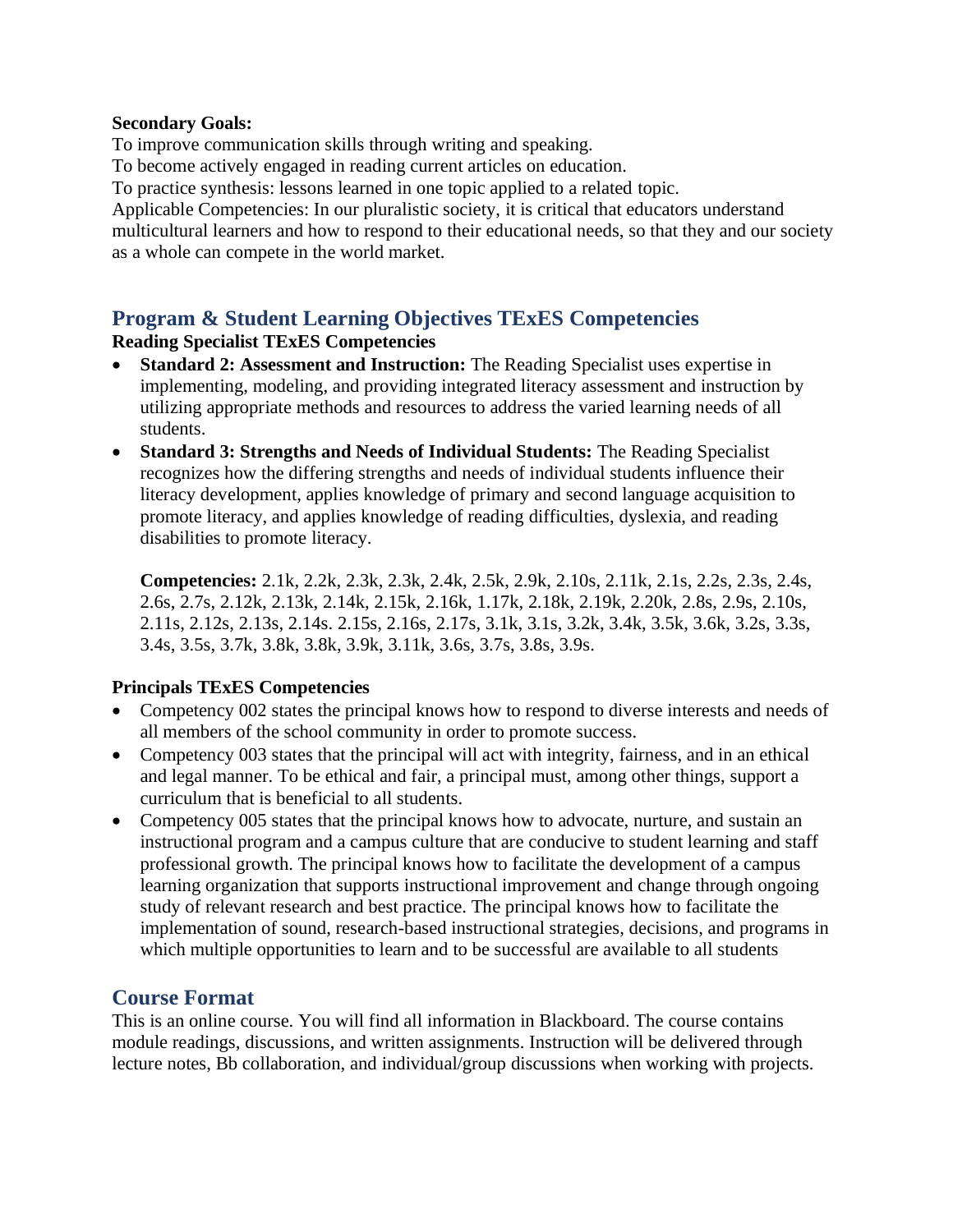## **Course Expectations**

#### **The instructor will:**

- $\Rightarrow$  Provide weekly communication and check-ins with students via announcements, videos, or email.
- $\Rightarrow$  Be available during office hours Tuesday and Thursday from 9:00AM-2:00PM weekly. Virtual office hours are daily, Monday-Friday, by appointment.
- $\Rightarrow$  Respond to student emails within 24-hours of receipt during the hours of 9:00AM-5:00PM, Monday-Friday. Weekend communication will occur as available.
- $\Rightarrow$  Provide grades/feedback to assignments within one week of the submission date.
- $\Rightarrow$  Provide clear and concise instructions on how to complete the online course requirements. Rubrics will be provided when they apply.
- $\Rightarrow$  Provide a range of opportunities to engage in the course content in a meaningful way.
- $\Rightarrow$  Listen to student feedback and adjust the course as needed to meet the needs of the students.

#### **The successful student:**

- $\Rightarrow$  Will familiarize themselves with the course syllabus, policies, assessments, evaluation, grading criteria, and course design.
- $\Rightarrow$  Will complete all coursework on assigned due date. If work cannot be completed by the due date due to illness, injury, family emergencies, etc., the student will make arrangements with the professor prior to the due date.
- $\Rightarrow$  Will engage in the course, with their peers, and the instructor with open communication and active participation.
- $\Rightarrow$  Will be respectful in their communication with the professor and classmates.
- $\Rightarrow$  Will respond to professor communication in a timely manner.
- $\Rightarrow$  Will not plagiarize and will demonstrate integrity in all their work.
- $\Rightarrow$  Will be proactive and resourceful to problem solve in case of internet or technical issues.

## **Course Assignments**

## **14 Textbook Chapter Readings/Quizzes (100pts Each)**

The quizzes are multiple choice and matching. Each is worth 100 points and may only be taken once. Once you begin the test, you must complete it in one sitting. The quizzes are timed, and you will have 45 minutes to complete each quiz. You may NOT exit and re-enter. Quizzes will become unavailable after the due date.

#### **10 Discussion Boards and Peer Reviews (40pts Each)**

You will write a response to videos and articles. The textbook should be referenced to allow for pertinent quotes to be included in the response. Each Discussion Board is worth 40 points. The Discussion Board will be graded on the thought you put into your responses, and the evidence you provide to support your position following APA guidelines. Initial posts should include about 400-word response that is supported using academic language, following APA guidelines. After the initial post, a peer review encompassing about 200 words must be provided. Peer reviews should ask higher order questions, provide additional support, and encourage dialogue. Assignments must be grammatically correct, and points will be deducted for poor grammar and for spelling errors.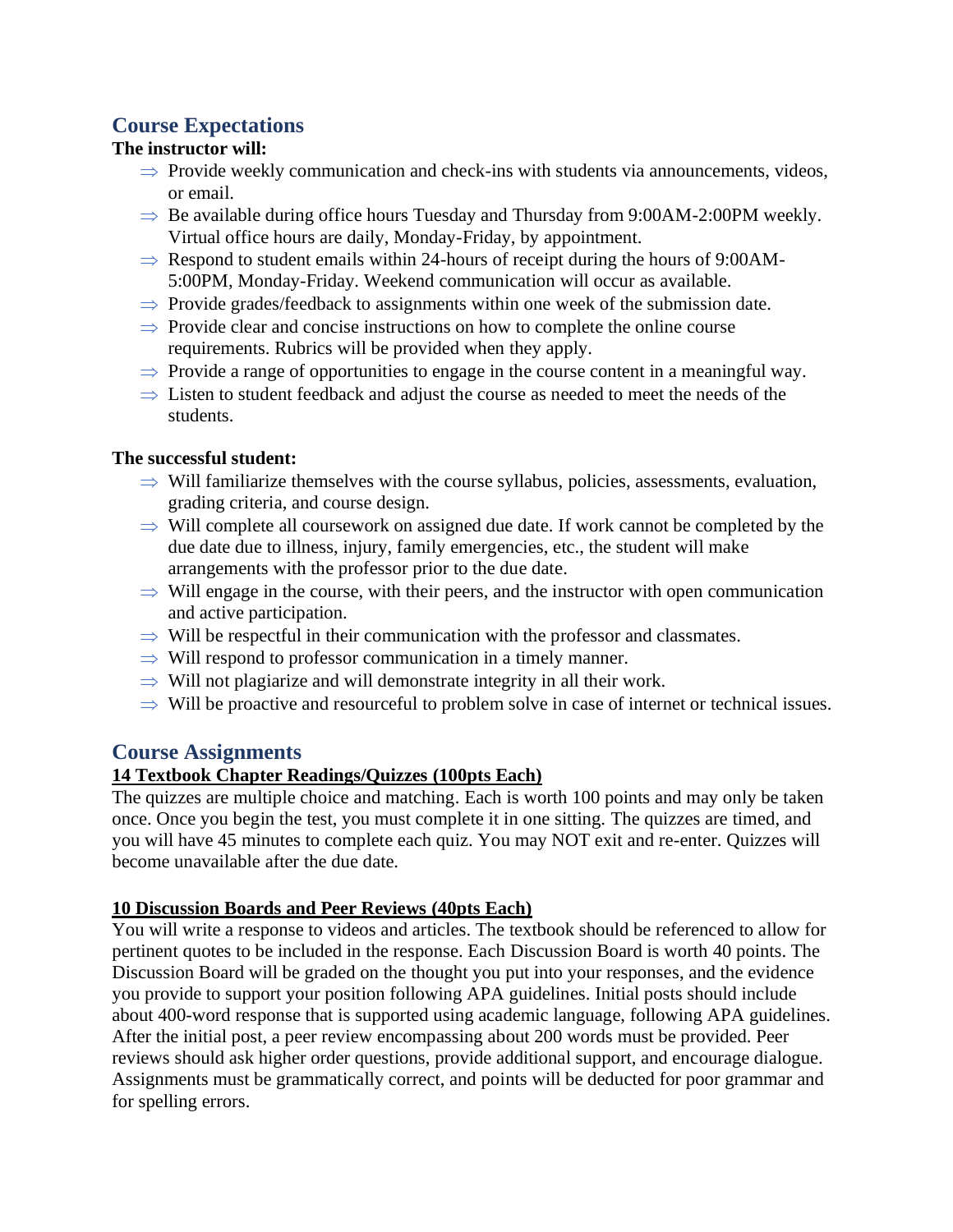#### **Meeting The Needs of Diverse Learners Community Program and Presentation (200pts)**

You will research using the SRSU library to locate recent articles addressing strategies to engage and better meet the needs of diverse learners. You may focus on a specific diverse population and issue: Differentiated instruction for ELL learners, questioning, improving literacy for exceptional students, etc. Presentations will be delivered in Microsoft TEAMS. Presentations will be recorded and posted to a discussion board following the synchronous session. All course participants are strongly encouraged to be present. Students that are unable to attend and present must let the instructor know prior to the synchronous meeting. In addition, students who do not attend will be asked to view all presentations in the discussion board and provide a written reflection to each presentation. Presenters must monitor the Discussion Board and respond to students' comments. The plan should include:

1) Description of the group's values and cultural practices.

2) Plans for involving the families in the school culture.

3) Plans for providing academic support for the students to be successful.

4) Methods to evaluate the effectiveness of your plan.

5) Defined roles for all staff members to implement the plan.

6). Sources

Paper SUBTOTAL: 100 Presentation SUBTOTAL: 100

#### **Learning Audit Essay (25pts)**

Write an essay that challenges you to demonstrate your ability to synthesize the entire content of the course.

## **Course Assignments & Schedule**

#### *Assignments are due by 11:59PM of the due date. Late work will not be accepted.*

| Module 1: Understanding Ourselves and Others and Introduction to     |          |
|----------------------------------------------------------------------|----------|
| <b>Pluralism</b>                                                     |          |
| • Review Syllabus                                                    |          |
| • Participate in "Introduction" Discussion                           | Jan 17th |
| • Read Chapter 1                                                     |          |
| • Participate in "My Values: What I Believe" Discussion/Peer Review  |          |
| <b>Module 2: Understanding Prejudice and Its Causes</b>              |          |
| • Read Chapters 2 and 13                                             |          |
| • View "Echoes of Brown" Video                                       | Jan 24th |
| • Participate in Echoes of Brown Discussion/Peer Review              |          |
| <b>Module 3: Communication and Leading in Conflict Resolution</b>    |          |
| • Read Chapter 3                                                     | Jan 31st |
| • Quizzes: Chapters 1, 2, and 13                                     |          |
| • Participate in "Conflict Resolution" Discussion/Peer Review        |          |
| Module 4: Understanding English Language Learners and the Assault on |          |
| <b>Cultural and Language Diversity</b>                               |          |
| • Read Chapter 4                                                     | Feb 7th  |
| • View "Learning English: Diverse Students in American Classrooms"   |          |
| • Participate in "Believing in Myths" Discussion/Peer Review         |          |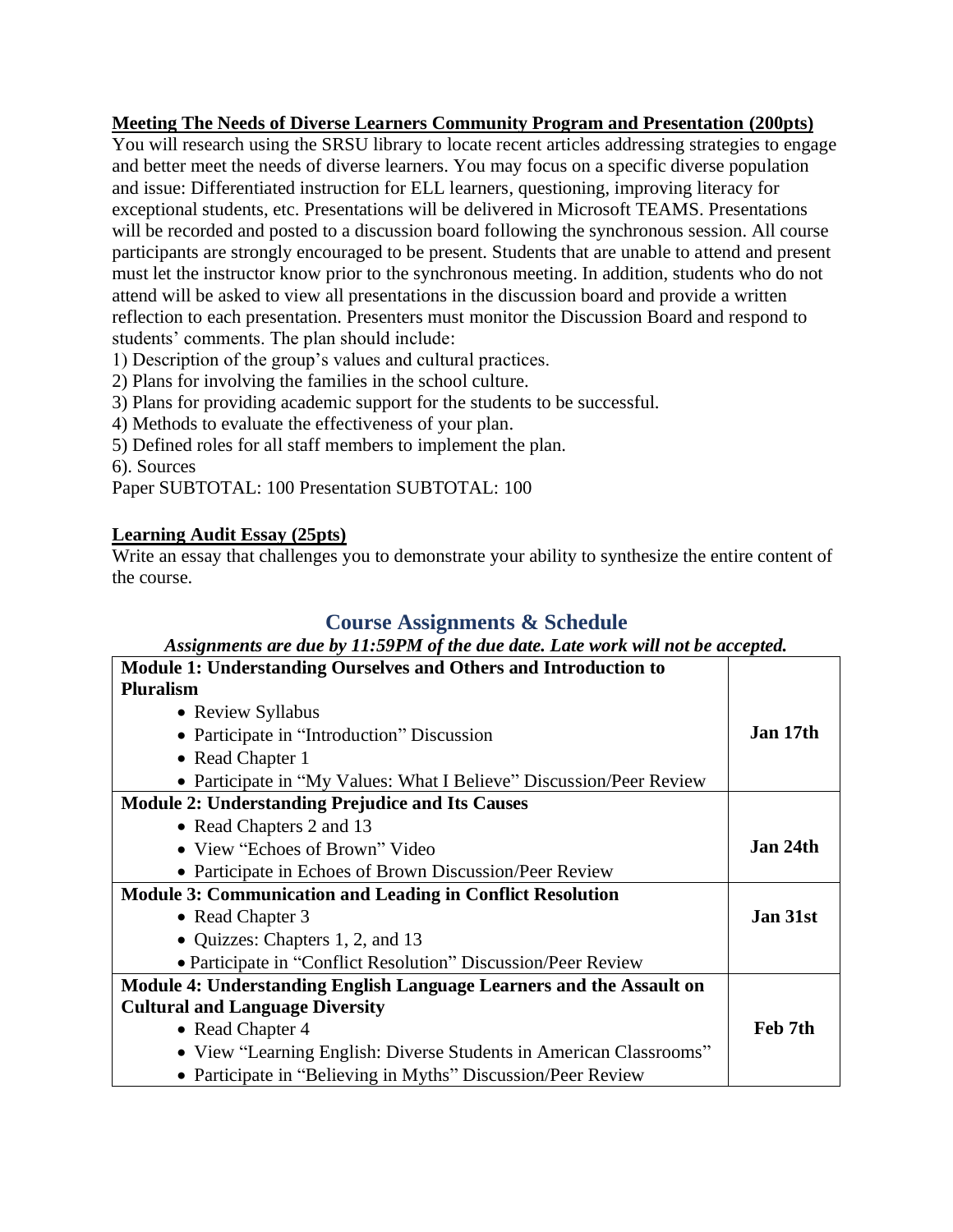| Module 5: Understanding Experiences of People of Color, Racism, and    |                   |
|------------------------------------------------------------------------|-------------------|
| Oppression                                                             |                   |
| • Read Chapter 5                                                       | Feb 21st          |
| • View "The Only Good Indian"                                          |                   |
| • Participate in "The Only Good Indian" Discussion/Peer Review         |                   |
| Read Dr. Miller-Ray's "Cultural Literacy Approaches" & View            |                   |
| Makerspace Process Example                                             |                   |
| • Quizzes: Chapters 3, 4, and 5                                        |                   |
| Module 6: The Struggle for Religious Freedom, Religion, and Oppression |                   |
| • Read Chapters 6 and 7                                                |                   |
| • View "Would you protest anti-Muslim discrimination?" Video           | <b>March 14th</b> |
| • Participate in Anti-Muslim Discussion/Peer Review                    |                   |
| <b>Module 7: Meeting the Needs of Students of Poverty</b>              |                   |
| • Read Chapters 8 and 9                                                |                   |
| • Read Jensen, E. (2013). How poverty affects classroom engagement.    | <b>March 21st</b> |
| Educational Leadership, 70(8), 24-30.                                  |                   |
| • Participate in "How Poverty Impacts Classroom Engagement"            |                   |
| <b>Discussion/Peer Review</b>                                          |                   |
| • Quizzes: Chapters 6 and 7                                            |                   |
| <b>Module 8: Sexism and Heterosexism</b>                               |                   |
| • Read Chapters 10 and 11                                              |                   |
| • View "Would you defend gay parents?"                                 | <b>March 28th</b> |
| • Participate in Discussion/Peer Review                                |                   |
| • Quizzes: Chapters 8 and 9                                            |                   |
| <b>Module 9: Ableism</b>                                               |                   |
| • Read Chapter 12                                                      |                   |
| • View "Ableism in Academia" Video                                     | April 4th         |
| • Participate in "Ableism" Discussion/Peer Review                      |                   |
| • Quizzes: Chapters 10 and 11                                          |                   |
| <b>Module 10: Bullying</b>                                             |                   |
| • Read Chapter 14                                                      |                   |
| • View "Bullied"                                                       |                   |
| • Participate in "Bullied" Discussion/Peer Review                      | April 11th        |
| • Quizzes: Chapters 12 and 14                                          |                   |
| <b>Module 11: Creating Unity in a Diverse Education Program</b>        |                   |
| • Meeting The Needs of Diverse Learners Community Program and          | April 29th        |
| Presentation, Presentation in MS TEAMS                                 |                   |
| • Learning Audit Essay                                                 |                   |

**This course syllabus is intended to be a guide and may be amended at any time.**

## **Grading Policy**

No late work accepted without prior approval from the instructor. If you have a dyer emergency and cannot get your work in by the deadline, please email me as soon as possible, so we can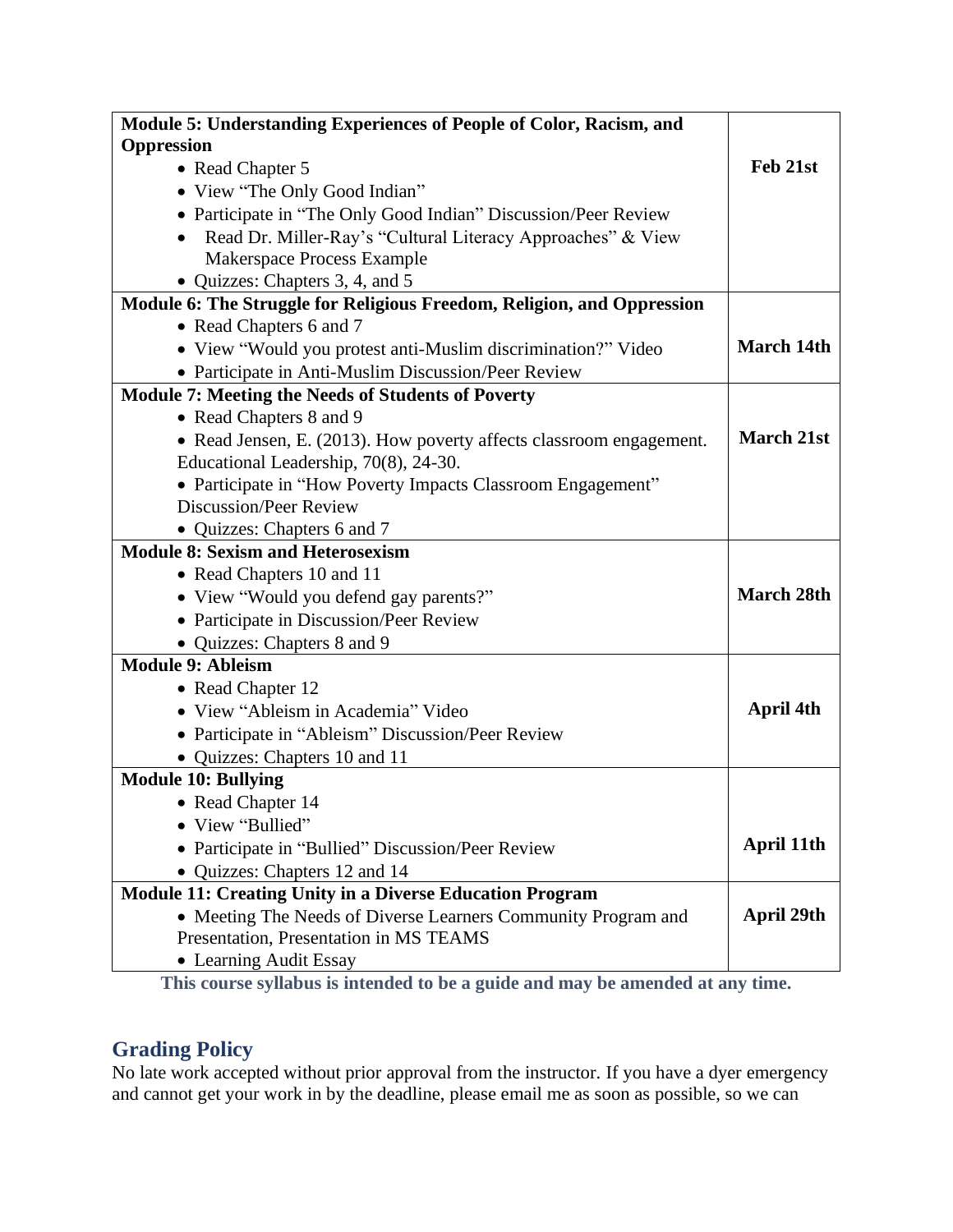discuss the ramifications. ALL late work grades will be reduced and will not receive the full grade/points. If there is no communication about the late work, the grade will be a 0.

#### **Grading Scale:**

 $A= 90-100%$ B= 80- 89%  $C= 70- 79%$  $D= 60- 69%$  $F=$  less than 69%

## **University and Course Policies**

**Classroom Demeanor.** Candidates are expected to maintain professional and courteous behavior at all times. This includes being respectful to other both your peers and the instructor, arriving on time, being attentive, and following ethical behavior as outlined in the TEA Educator Code of Ethics. Importantly, this class will foster free expression, critical investigation, and the open discussion of ideas. This means that all of us must help create and sustain an atmosphere of tolerance, civility, and respect for the viewpoints of others. Similarly, we must all learn how to probe, oppose and disagree without resorting to tactics of intimidation, harassment, or personal attack. No one is entitled to harass, belittle, or discriminate against another on the basis of race, religion, ethnicity, age, gender, national origin, or sexual preference. Still, we will not be silenced by the difficulty of fruitfully discussing politically sensitive issues.

**Dropping a Class.** During the course of a semester, circumstances can prevent students from completing a class successfully. Dropping a class may be necessary and/or advised in your specific case. Please feel free to contact me to discuss this option. Should dropping the class be the best course of action, you are responsible for completing the necessary actions by January 26th, 2022 (without creating academic record), February 3rd, 2022 (for Education Block courses/receive a 'W'), or March  $28<sup>th</sup>$ ,  $2022$  by 4 p.m.

**Copyright Notice.** My lectures and course materials, including PowerPoint presentations, tests, outlines, and similar materials, are protected by copyright. I am the exclusive owner of copyright in those materials I create. You may take notes and make copies of course materials for your own use. You may not and may not allow others to reproduce or distribute lecture notes and course materials publicly whether or not a fee is charged without my express written consent. Similarly, you own copyright in your original papers and exam essays. If I am interested in posting your answers or papers on the course Bb page, I will ask for your written permission. ©2022

**Academic Integrity.** Students in this class are expected to demonstrate scholarly behavior and academic honesty in the use of intellectual property. A scholar is expected to be punctual, prepared, and focused; meaningful and pertinent participation is appreciated. Examples of academic dishonesty include but are not limited to: Turning in work as original that was used in whole or part for another course and/or professor; turning in another person's work as one's own; copying from professional works or internet sites without citation; collaborating on a course assignment, examination, or quiz when collaboration is forbidden.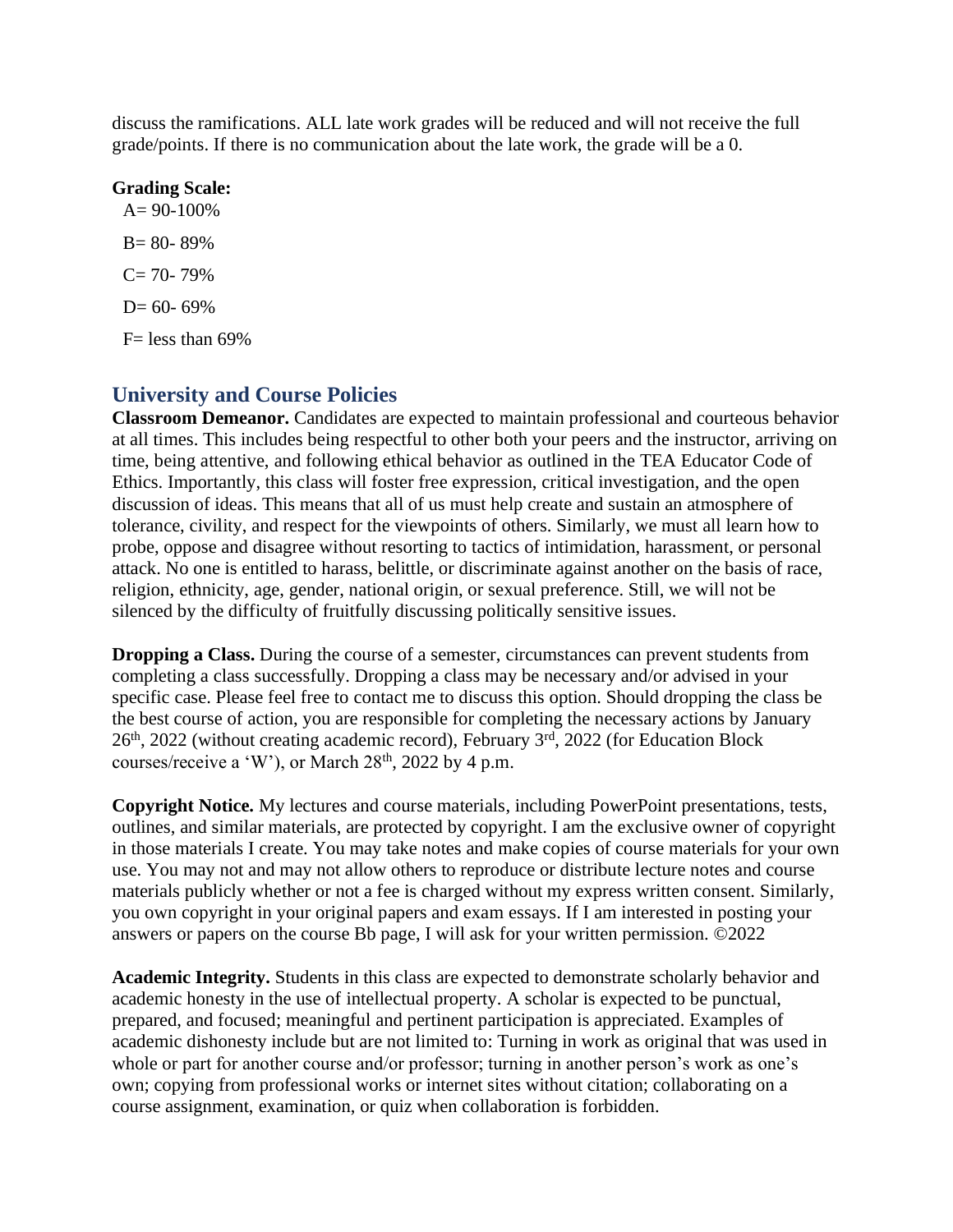**SRSU Distance Education Statement**. Students enrolled in distance education courses have equal access to the university's academic support services, such as library resources, online databases, and instructional technology support. For more information about accessing these resources, visit the SRSU website. Students should correspond using Sul Ross email accounts and submit online assignments through Blackboard, which requires secure login. Students enrolled in distance education courses at Sul Ross are expected to adhere to all policies pertaining to academic honesty and appropriate student conduct, as described in the student handbook. Students in web-based courses must maintain appropriate equipment and software, according to the needs and requirements of the course, as outlined on the SRSU website. Directions for filing a student complaint are located in the student handbook.

**Technical Support.** The Support Desk is where you can direct your more technical questions. For example, the Support Desk can help you if you are having issues submitting a document, getting videos to play, or using Blackboard. The support desk is open 24 hours /7 days a week for your convenience.

You can reach the support desk:

- By calling 888.837.6055
- Via email blackboardsupport@sulross.edu
- Using resources from the Technology Support tab within blackboard
- Clicking the Support Desk graphic on the course homepage

**SRSU Library Services.** The Bryan Wildenthal Memorial Library in Alpine. Offers FREE resources and services to the entire SRSU community. Access and borrow books, articles, and more by visiting the library's website, [library.sulross.edu.](https://library.sulross.edu/) Off-campus access requires logging in with your LobolD and password. Librarians are a tremendous resource for your coursework and can be reached in person, by email [\(srsulibrary@sulross.edu\)](mailto:srsulibrary@sulross.edu), or phone (432-837-8123). The Southwest Texas Junior College (SWTJC) Libraries at Uvalde, Del Rio, and Eagle Pass. Offer additional access to library spaces and resources. Del Rio, Eagle Pass, and Uvalde students may also use online resources available through SWTJC website, [library.swtjc.edu.](https://library.swtjc.edu/)The SWTJC Libraries serve as pick-up locations for InterLibrary Loan (ILL) and Document Delivery from the Alpine campus.

**Americans with Disabilities Act.** SRSU Disability Services. Sul Ross State University (SRSU) is committed to equal access in compliance with Americans with Disabilities Act of 1973. It is SRSU policy to provide reasonable accommodations to students with documented disabilities. It is the student's responsibility to initiate a request each semester for each class. Alpine students seeking accessibility/accommodations services must contact Mary Schwartze Grisham, M.Ed., LPC, SRSU's Accessibility Services Coordinator at 432-837-8203 (please leave a message and we'll get back to you as soon as we can during working hours), or email [mschwartze@sulross.edu](mailto:mschwartze@sulross.edu) Our office is located on the first floor of Ferguson Hall (Suite 112), and our mailing address is P.O. Box C-122, SUI Ross State University, Alpine. Texas, 79832.

Any student who because of a disability, may require special arrangements in order to meet the course requirements should contact the instructor as soon as possible to make necessary